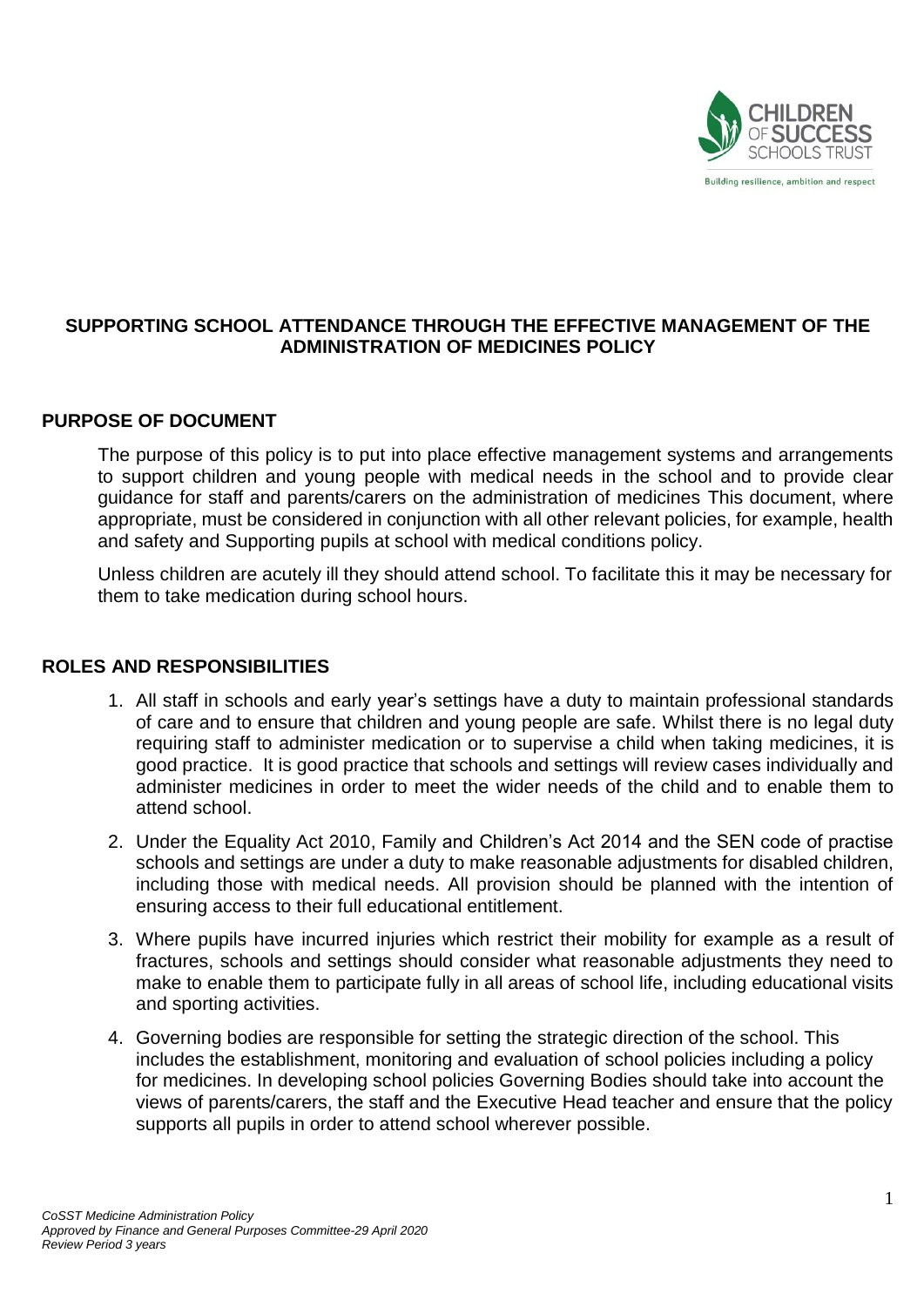- 5. The Executive Headteacher/Head of School, in consultation with the Governing body, staff, parents/carers, health professionals and the local authority, is responsible for deciding whether the school or setting can support a child to attend school by assisting with their medical needs. The Executive Headteacher/Head of School is responsible for:
- implementing the policy on a daily basis
- ensuring that the procedures are understood and implemented
- ensuring appropriate training is provided
- making sure there is effective communication with parents/carers, children and young people, school/settings staff and all relevant health professionals concerning the pupil's health needs.
- 6. Staff, including supply staff must always be informed of a child's medical needs where this is relevant and of any changes to their needs as and when they might arise. All staff will be informed of the designated person(s) with responsibility for medical care.

## **PARENTS/CARERS**

The Local Authority, schools and early years settings should work in partnership with parents/carers to ensure that their child attends school wherever possible.

- 7. It is the responsibility of parents/carers to;
- (a) inform the school of their child's medical needs
- (b) provide any medication in a container clearly labelled with the following;
	- **THE CHILD'S NAME**
	- **NAME OF MEDICINE**
	- **DOSE AND FREQUENCY OF MEDICATION**
	- **SPECIAL STORAGE ARRANGEMENTS**
	- **DATE TO BE USED BY**
- (c) collect and dispose of any medicines held in school at the end of each term.
- (d) ensure that medicines have not passed the expiry date.
- (e) ensure that all attempts are made to enable their child to attend school.

### **PUPIL INFORMATION**

- 8. Parents/carers should be required to give the following information about their child's long term medical needs with a responsibility to update it at the 'start of each school year';
- (a) Details of pupil's medical needs
- (b) Medication, including any side effects
- (c) Allergies
- (d) Name of GP/consultants
- (e) Special requirements e.g. dietary needs, pre-activity precautions
- (f) What to do and who to contact in an emergency
- (g) Cultural and religious views regarding medical care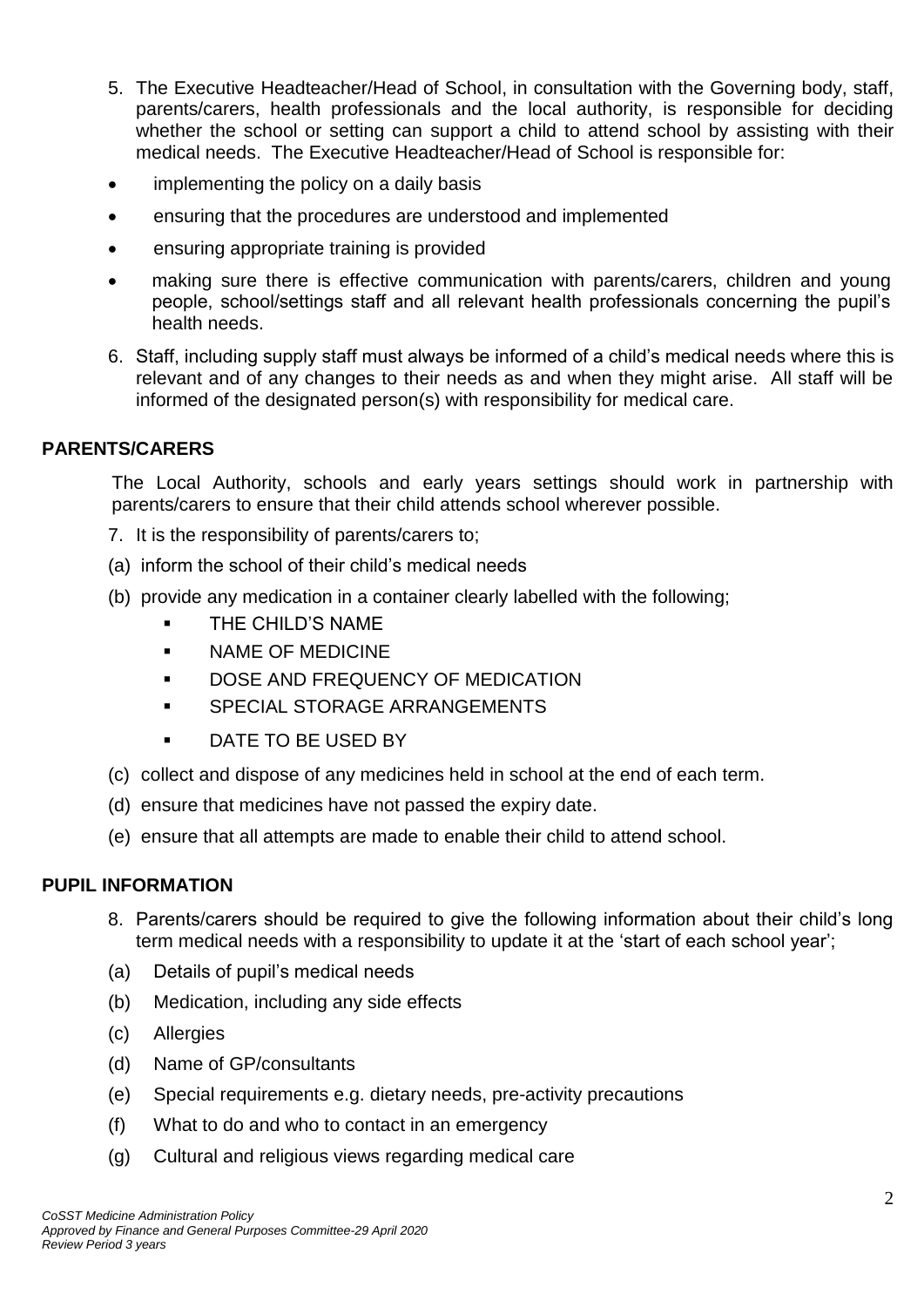### **ADMINISTERING MEDICATION**

- 9. Medicines should only be administered at school when it would be detrimental to a child's health or school attendance not to do so.
- 10.It is expected that parents/carers will normally administer medication to their children at home. Parents should be encouraged to check with their child's GP if medicine can be administered outside of school hours and still be effective. We encourage parents whose child is taking medication three times a day, to give before school, after school and at bedtime.
- 11.No medication will be administered without prior written permission from the parents/carers, including written medical authority if the medicine needs to be altered (e.g. crushing of tablets). A **Request to Administer Medication Form** must be completed and signed by the parents prior to medication being administered.

Aspirin will not be administered unless prescribed by a doctor.

- 12.Non-prescription medicines such as calpol will only be administered when the parents inform the school office when the last dose was administered and will only be given in accordance with standard dosage levels for the relevant aged child as stated on the packaging. These medicines should never be administered without first checking maximum dosages. No medicine containing aspirin will be administered unless prescribed by a doctor.
- 13.The Executive Headteacher/Head of School will decide whether any medication will be administered in school /early years setting and following consultation with staff, by whom. All medicine will normally be administered during breaks and lunchtime. If, for medical reasons, medicine has to be taken at other times during the day, arrangements will be made for the medicine to be administered at other prescribed times. Pupils will be told where their medication is kept and who will administer it.

14.Any member of staff, on each occasion, giving medicine to a pupil should check;

- (a) Name of pupil on the medicine and form
- (b) Written instructions provided by the parents/carers or doctor
- (c) Prescribed dose (to be confirmed with a second member of staff) and when the last dose was administered
- (d) Expiry date
- (e) Complete the medication record see below.

Medicines will only be accepted if they are in-date, labelled, provided in the original container as dispensed by a pharmacist and include instructions for administration, dosage and storage. The exception to this is insulin which must still be in date, but will generally be available to schools inside an insulin pen or a pump rather than its original container.

- 15.Written permission from the parents/carers will be required for pupils to self-administer medicine(s). A **Request to Self - Administer Medication Form** must be completed.
- 16.Sharps boxes should always be used for the disposal of needles and other sharps.

### **STORAGE**

17.All medicine will be stored safely in the school administration office. Children should know where their medicines are kept and be able to access them immediately this is particularly important for reliever inhalers/insulin/adrenalin pens. Class teachers for early years and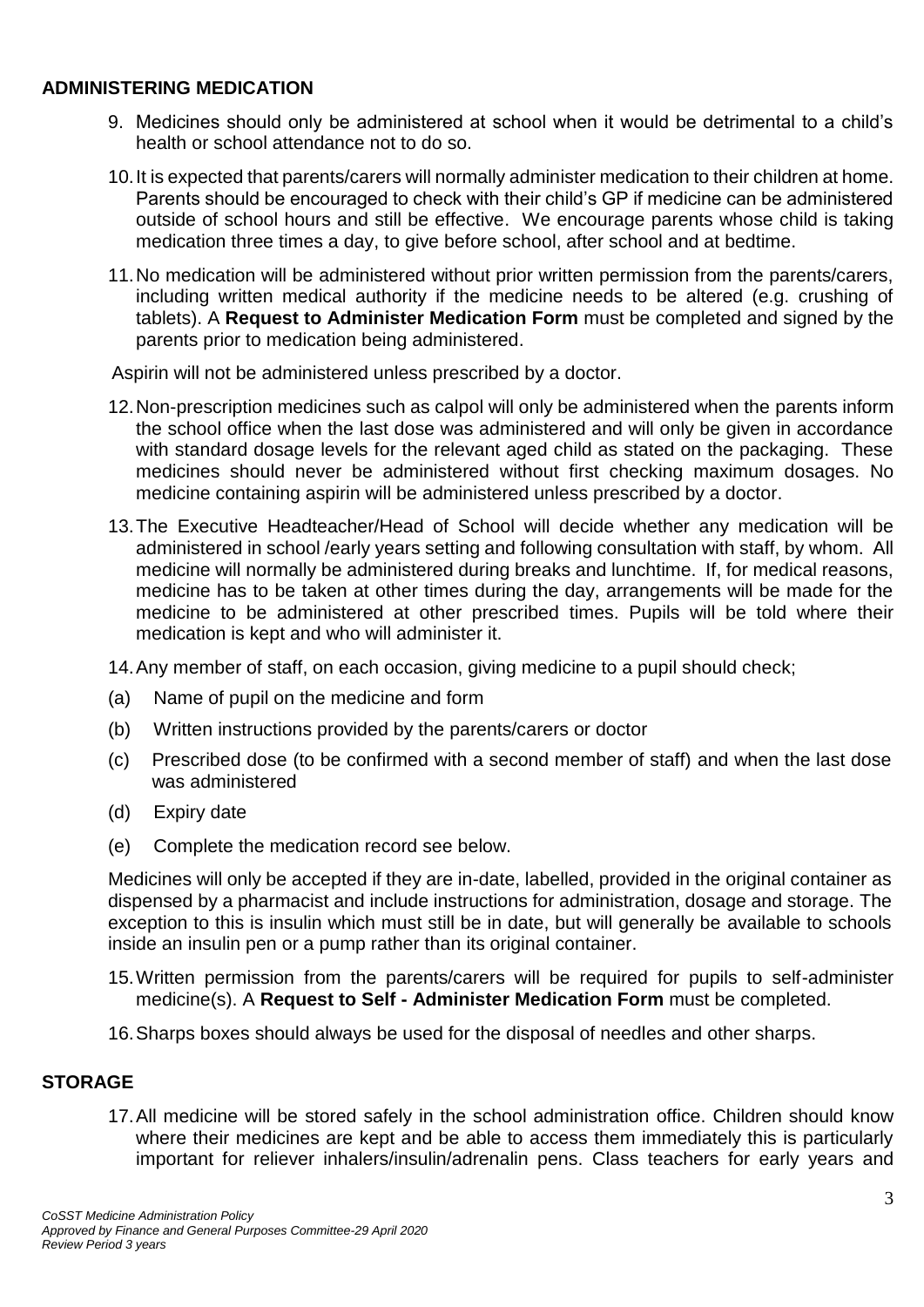primary pupils will store children's' inhalers which must be labelled with the pupil's name within the unlocked class room. Permission from parents/carers will need to be obtained prior to this. All medicine will be logged onto the school's file.

18.Controlled drugs need special attention. A child who has been prescribed a controlled drug may legally have it in their possession if they are competent to do so, but passing it to another child for use is an offence. Monitoring arrangements may be necessary and the advice of the school nurse should be sought.

### **RECORDS**

- 19.Staff will complete and sign a record sheet each time medication is given to a child and these will be kept in the administration office. The sheets will record the following;
- (a) Name of pupil
- (b) Date and time of administration
- (c) Who supervised the administration
- (d) Name of medication
- (e) Dosage
- (f) A note of any side effects
- (g) If medicine has been altered for administration (e.g. crushing tablets) and authority for doing so

#### **REFUSING MEDICATION**

20.If a child refuses to take their medication, staff will not force them to do so. Parents/carers will be informed as soon as possible. Refusal to take medication will be recorded and dated on the child's record sheet. Reasons for refusal to take medications must also be recorded as well as the action then taken by the teacher.

### **TRAINING**

21.Training and advice will be provided by health professions for staff involved in the administration of medicines. Training for all staff will be provided on a range of medical needs, including any resultant learning needs, as and when appropriate. The school ensures that all pupils are aware and have an understanding of asthma; this will be included within the national curriculum.

### **HEALTH CARE PLAN**

22.Where appropriate, a personal Health Care Plan (Form 2) will be drawn up and reviewed annually in consultation with the school/setting, parents/carers and health professionals. The Health Care Plan will aim to support school attendance wherever possible outlining the child's needs and the level of support required in school. Where a child has a long term condition a care plan must be completed. For children with asthma type symptoms the asthma care plan may be used if preferable (Appendix 2A).The asthma care plan can be photocopied and one copy can be kept along side the child's inhaler the other will be kept in reception.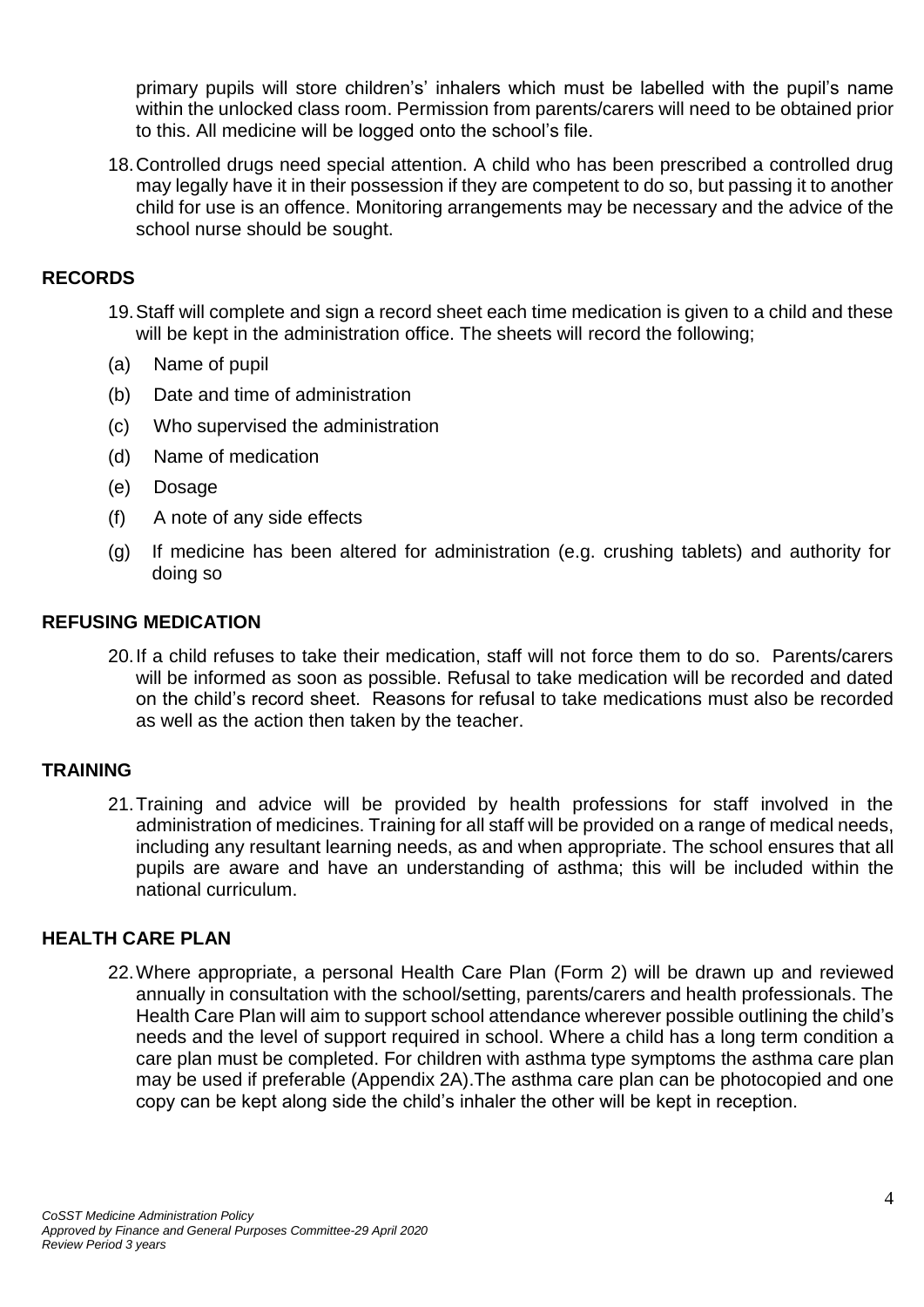## **INTIMATE OR INVASIVE TREATMENT**

23.This will only take place at the discretion of the Executive Headteacher/Head of School and Governors, with written permission from the parents/carers and only under exceptional circumstances. Two adults, one of the same gender as the child, must be present for the administration of such treatment. Cases will be agreed and reviewed on an individual basis. All such treatment will be recorded.

## **SCHOOL TRIPS**

24.To ensure that as far as possible, all children have access to all activities and areas of school life, a thorough risk assessment will be undertaken to ensure the safety of all children and staff. No decision about a child with medical needs attending/not attending a school trip will be taken without prior consultation with the parents/carers.

25.Residential trips and visits off site;

(a) Sufficient essential medicines and appropriate Health Care Plans will be taken and controlled by the member of staff supervising the trip.

(b) If it is felt that additional supervision is required during any activities e.g. swimming, school/setting may request the assistance of the parent/carer.

## **Exercise and activity – PE and games/out of hours**

Taking part in sports, games and activities is an essential part of school life for all pupils. The school ensures that as far as possible all staff know which children in their class have a long term medical condition and all PE teachers are aware of which pupils have asthma.

## **EMERGENCY PROCEDURES**

- 26.The Executive Head teacher will ensure that all members of staff are aware of the school's planned emergency procedures in the event of medical needs. In conjunction with the schools emergency procedures in the event of an asthma attack the school will follow clear guidelines on "What to do in an asthma attack" which is outlined in Appendix A. These guidelines will be available to all staff members and displayed in different areas around the school.
- 27.All children with asthma should have an easily accessible inhaler in school in line with their asthma care plan. Additionally, to address the possibility of a child's own reliever being unavailable, parents/carers should provide the school with a spare inhaler labelled with the child's name. This should be kept by the school in a secure, readily accessible place. Where a pupil is having an asthma attack the pupil should use their own reliever inhaler or the spare kept by the school.
- 28.Reliever inhalers are prescribed for use by an individual child only. As such they should not be used by anyone else. It is recognised however that there may be emergency situations where a child experiences severe asthma symptoms and his/her reliever (or spare) is not immediately to hand. School staff have a duty of care towards a pupil to act like any reasonably prudent parent. In accordance with the British Guideline on the Management of Asthma reliever inhalers are generally accepted to be a very safe form of medicine. In an emergency situation it is therefore recognised that using another child's reliever inhaler may be preferable to not giving any immediate medical assistance.

It is important that schools agree with parents of children with asthma how to recognise when their child's asthma gets worse and what action will be taken. School should ask the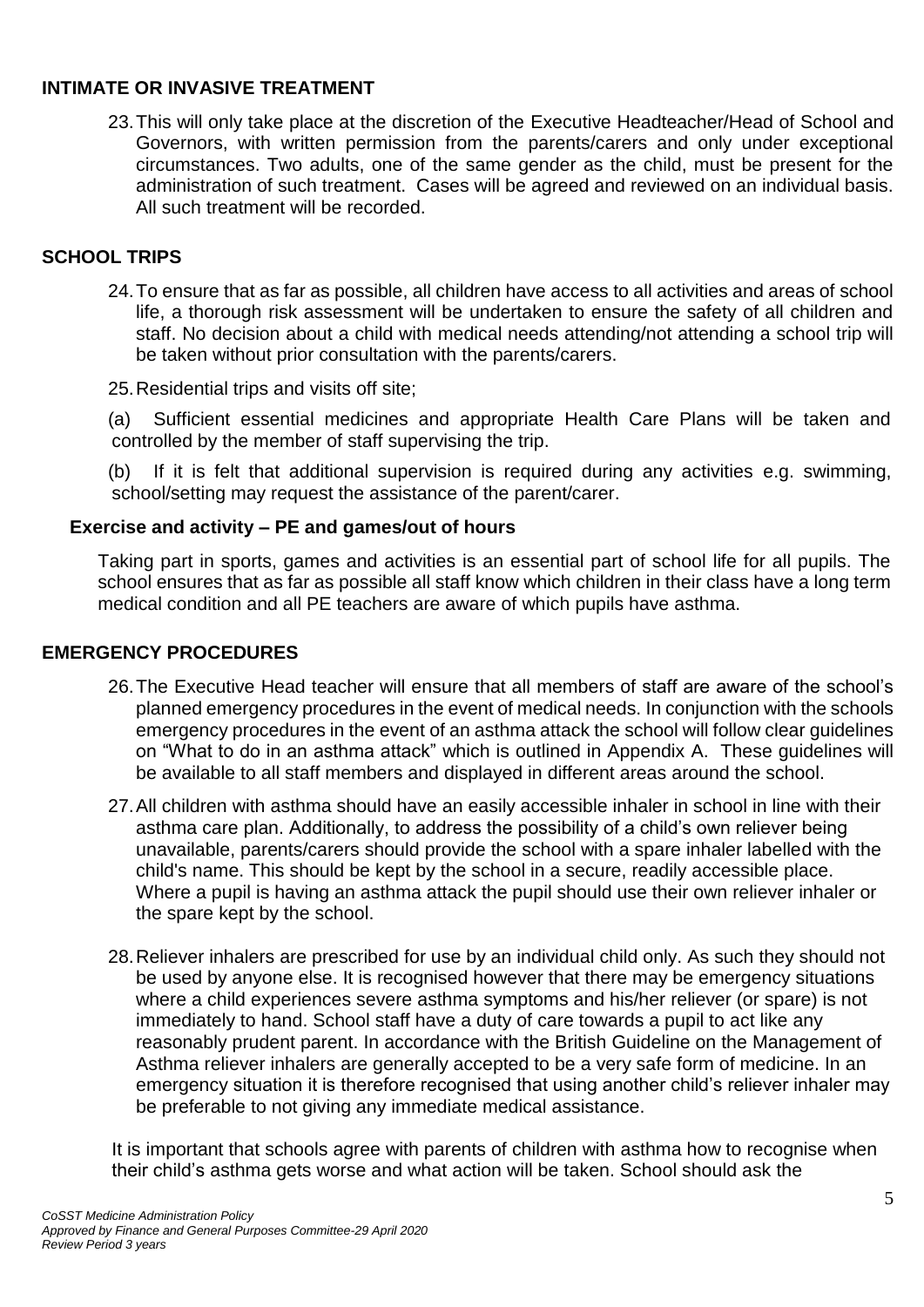parent/guardian to sign to permit this practice in the case of an emergency in their child's asthma care plan. (See School Health Plan Part 2 for consent proforma.)

#### **CARRYING MEDICINES**

For safety reasons children are not allowed to carry medication except in the cases of pupils with inhalers in secondary school and with parental/carer permissions. All medicines must be handed to the school administration staff or the class teacher on entry to the school/setting premises.

29.The Executive Head teacher, or, in their absence, a member of SLT, shall have the ultimate responsibility for deciding what to do in any given situation but if possible within the guidelines of this document.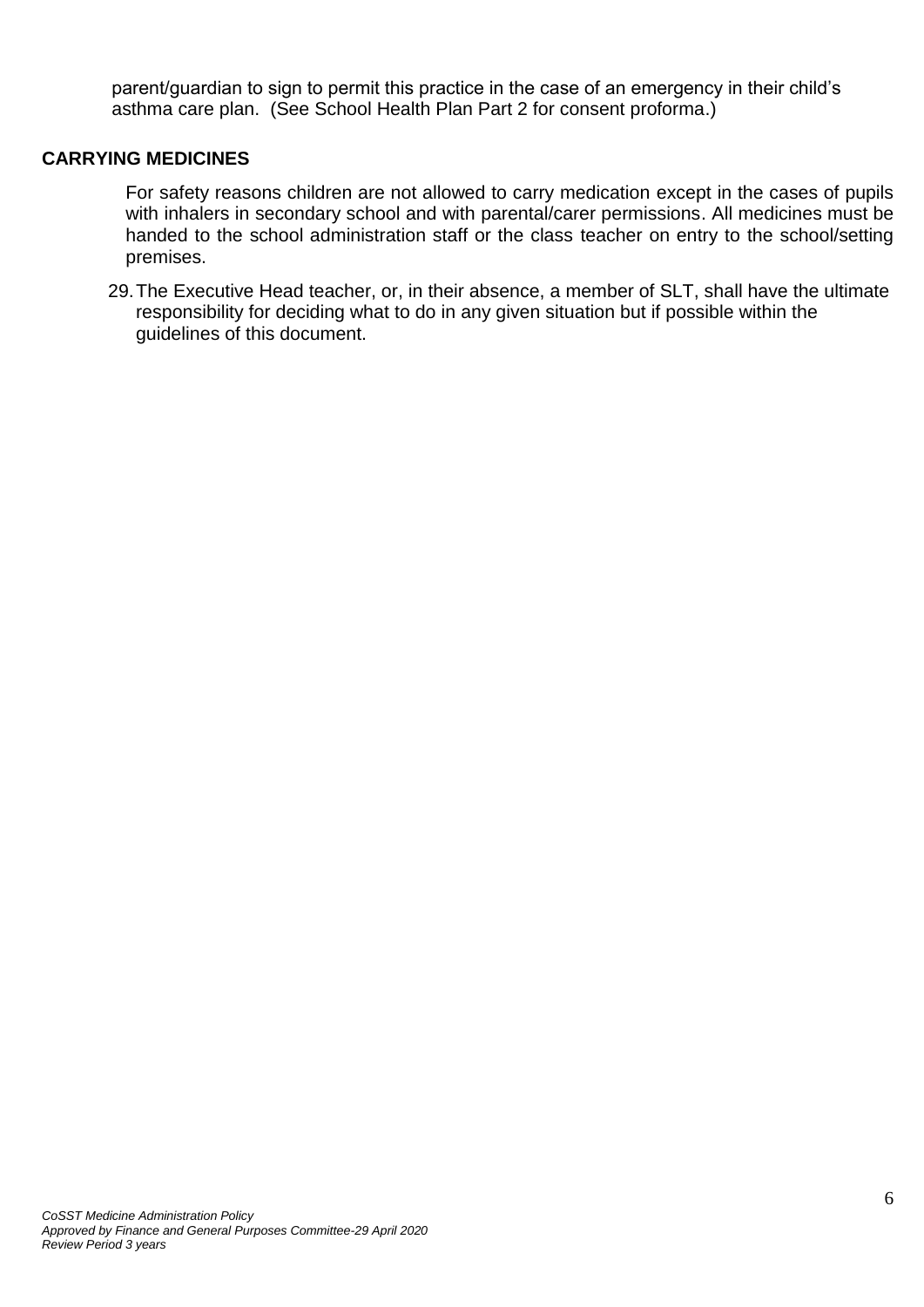# **ANNEX A What to do in an asthma attack**

It is essential for people who work with children and young people with asthma to know how to recognise the signs of an asthma attack and what to do if they have an attack. Where possible a spacer is the best form of delivery.

## Step 1 What to do

- Encourage the child or young person to sit and slightly bend forward – do not lie them down.
- Make sure the child or young person takes two puffs of reliever inhaler (blue) (1 puff per minute) immediately – preferably through a spacer
- Ensure tight clothing is loosened
- Reassure the child
- If symptoms do not improve in  $5 10$  minutes go to step 2

Step 2 If there is no immediate improvement in symptoms:

- Continue to make sure the child or young person takes one puff of reliever inhaler (blue) every minute for four minutes (four puffs). Children under the age of two years two puffs. If symptoms do not improve in 5 – 10 minutes go to step 3.
- Continue to reassure the child

## Step 3 Call 999:

- Continue to make sure the child or young person takes one puff every minute of reliever inhaler (blue) until the ambulance arrives.
- Call parents/carer
- Keep child or the young person as calm as possible.

**If the child/young person has any symptoms of being too breathless or exhausted to talk, lips are blue, being unusually quiet or reliever inhaler not helping you may need to go straight to step 3. If you are ever in doubt at any step call 999.**

#### **Common signs/symptoms of an asthma attack are:**

- ❖ Coughing
- Shortness of breath
- $\div$  Tightness in the chest
- Sometimes vounger children express the feeling of a tight chest as a tummy ache
- Being unusually quiet
- Difficulty speaking in full sentences

#### **After a mild to moderate asthma attack**

- $\cdot \cdot$  Mild to moderate attacks should not interrupt the involvement of a pupil with asthma in school.
- $\div$  When the pupil fells better they can return to school activities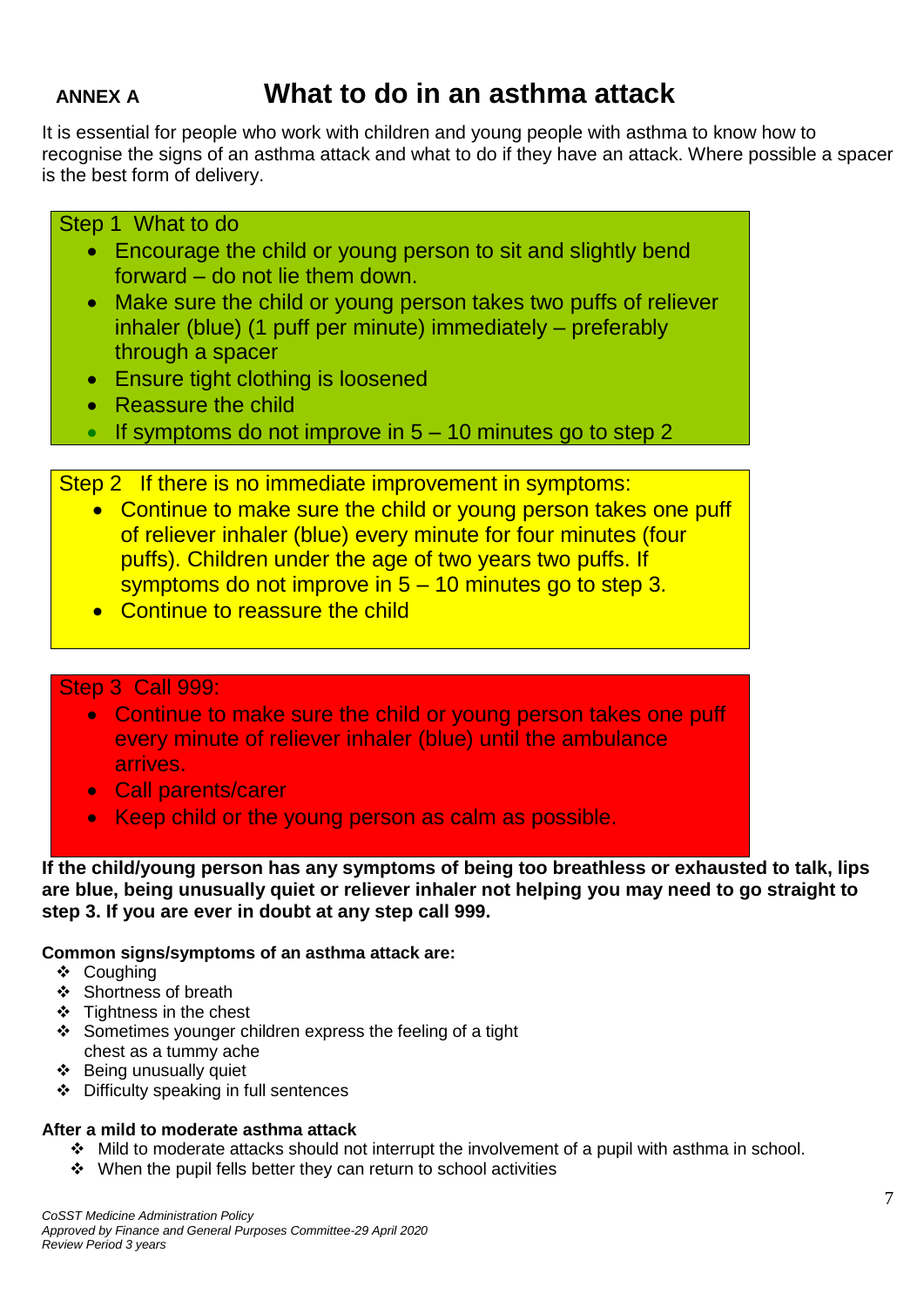$\div$  The parents/carers must always be told if their child has had an asthma attack.

Important things to remember in asthma attack

- $\div$  Never leave a pupil having asthma attack.
- $\cdot$  If the pupil does not have their inhaler and / or spacer with them send another teacher or pupil to their classroom or assigned room to get their spare inhaler and / or spacer.
- $\cdot$  In an emergency situation school staff is required under common law, duty of care, to act like any reasonably prudent parent.
- Reliever medicine is very safe. During an asthma attack do not worry about a pupil overdosing.
- Contact the pupil's parents or carers at step 1 if a pupil does not have their reliever inhaler at school.
- Send another pupil to get another teacher / adult if an ambulance needs to be called.
- $\div$  Contact the pupil's parents or carers immediately after calling the ambulance / doctor.
- $\cdot$  A member of staff should always accompany a pupil taken to hospital by ambulance and stay with them until their parent or carer arrives.
- Generally staff should not take pupils to hospital in their own car.

Recommendations on the management of acute asthma in children in primary care and asthma in the school setting are taken from the British Guideline on the Management of Asthma (BTS & SIGN 2010) and Asthma UK.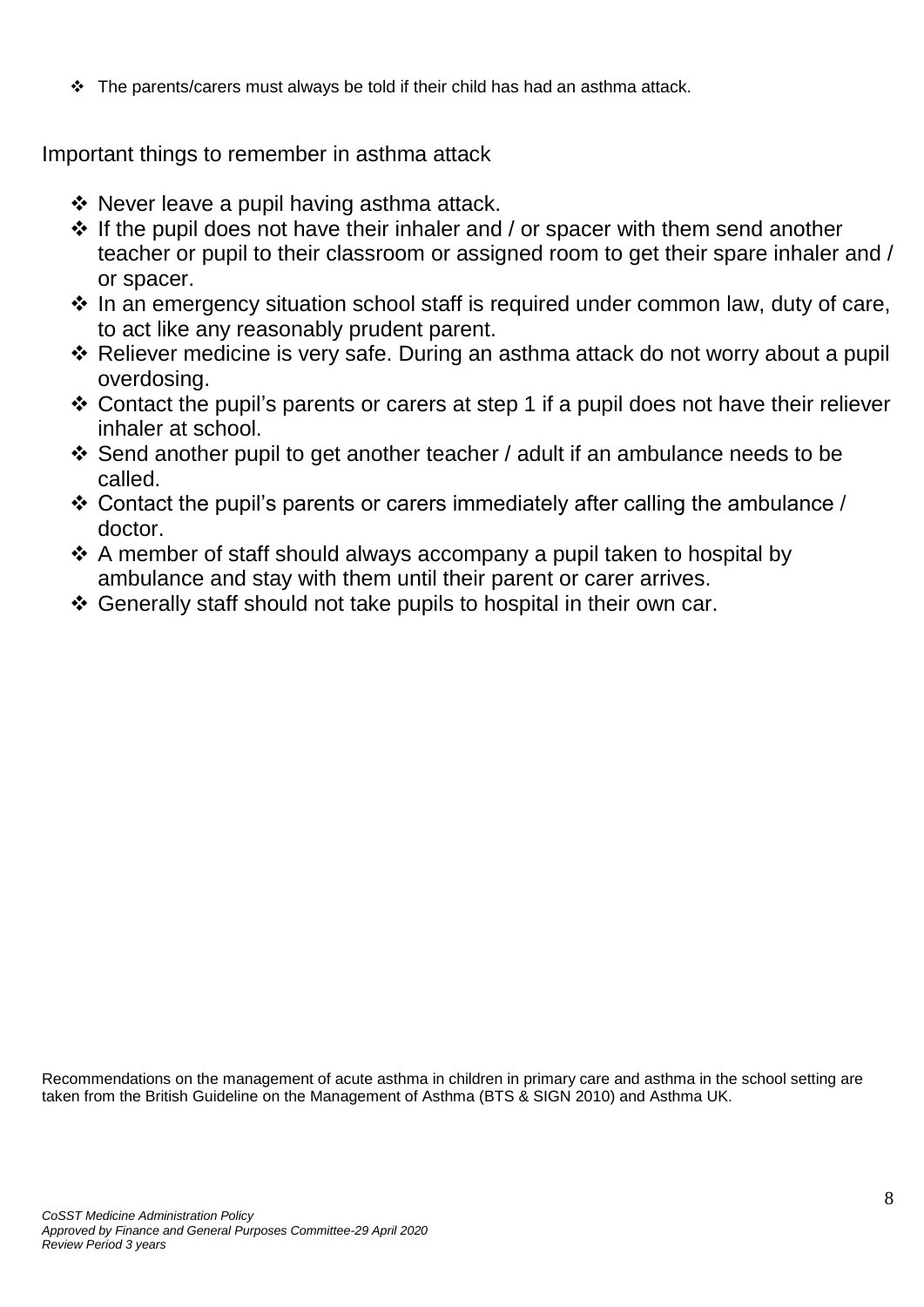## **ANNEX B: FORMS**

- **Form 1** Emergency planning request for an ambulance
- **Form 2** Healthcare Plan
- **Form 2 A** Asthma Health care plan/recordings
- **Form 3 A** Parental agreement for school/setting to administer medicines
- **Form 3 B** Parental agreement for school/setting to administer medicines
- **Form 4:** Head teacher/Head of setting agreement to administer medication
- **Form 5:** Record of medicine administered to an individual
- **Form 6:** Request for child to carry his/her own medicine
- **Form 7:** Staff training record administration of medicines
- **Form 9:** Authorisation for administration of rectal diazepam

All forms set out below are examples that schools and settings may wish to use or adapt according to their particular policies on administering medicines.

Versions of these forms are available from [http://www.teachernet.gov.uk/medical](http://www.teachernet/gov.uk/medical)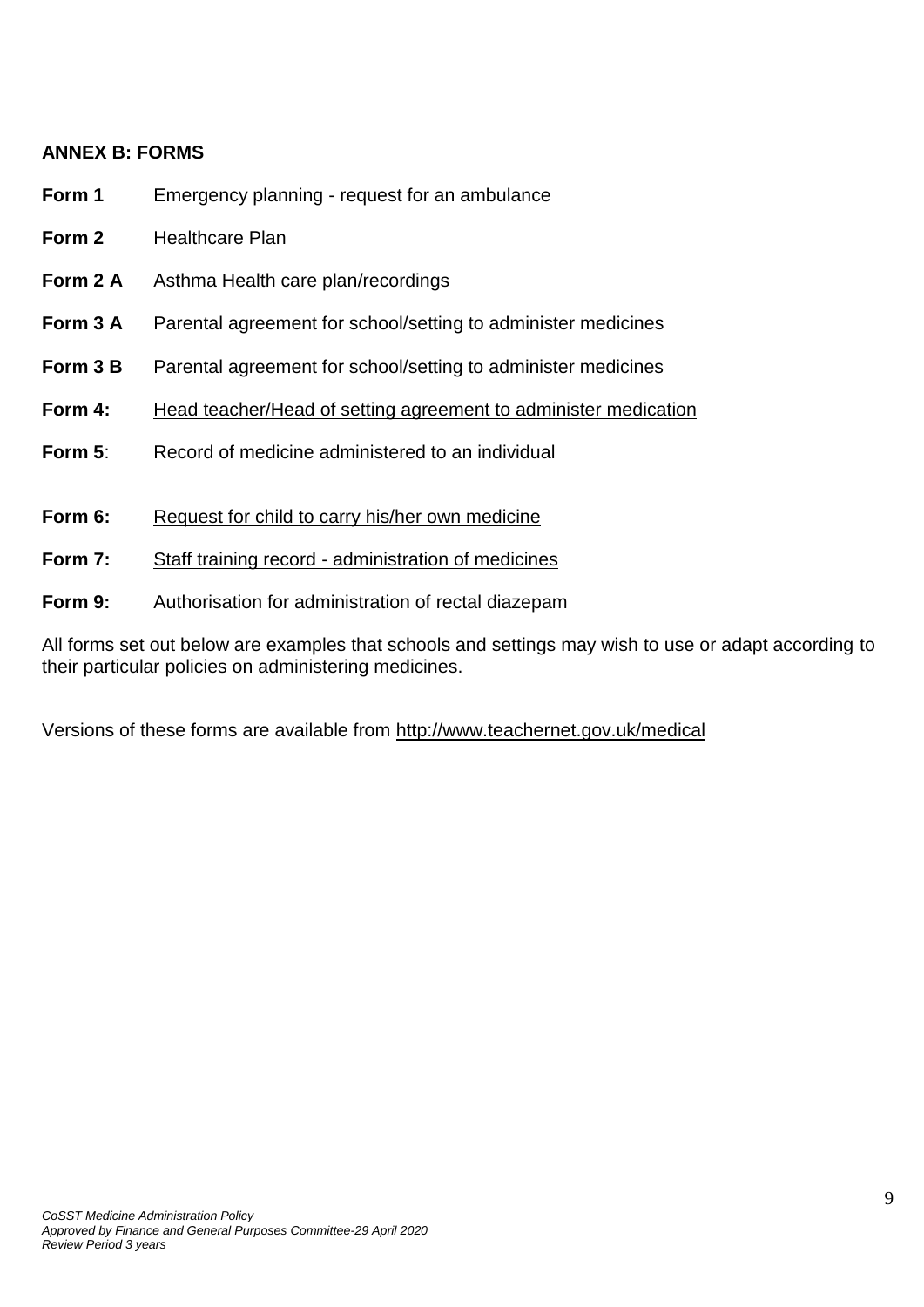## **FORM 1 - Contacting Emergency Services**

|    | <b>Request for an Ambulance</b>                                                                  |
|----|--------------------------------------------------------------------------------------------------|
| 1. | Dial 999, ask for ambulance and be ready with the following information<br>Your telephone number |
| 2. | Give your location as follows: (insert school/setting address)                                   |
| 3. | State that the postcode is                                                                       |
| 4. | Give exact location in the school/setting (insert brief description)                             |
| 5. | Give your name                                                                                   |
| 6. | Give name of child and a brief description of child's symptoms                                   |
| 7. | Inform Ambulance Control of the best entrance and state that the crew                            |
|    | will be met and taken to                                                                         |

# **Speak clearly and slowly and be ready to repeat information if asked**

Put a completed copy of this form by the telephone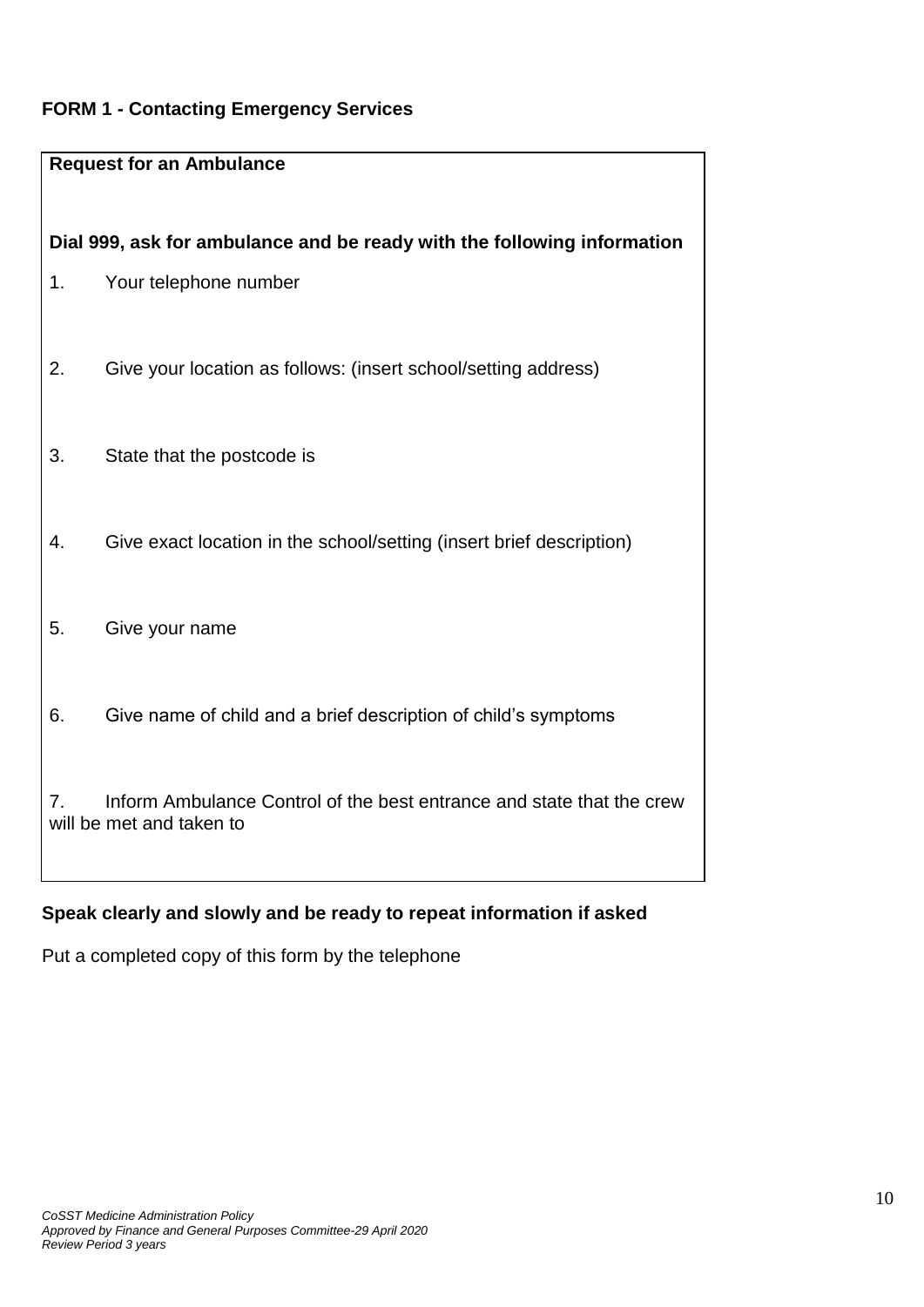## **FORM 2 - Healthcare Plan**

| Name of School/Setting                |  |
|---------------------------------------|--|
| Child's name                          |  |
| Group/Class/Form                      |  |
| Date of Birth                         |  |
| <b>Child's Address</b>                |  |
| <b>Medical Diagnosis or Condition</b> |  |
| Date                                  |  |
| Review date                           |  |

## **CONTACT INFORMATION**

| <b>Family contact 1</b> | <b>Family contact 2</b> |
|-------------------------|-------------------------|
| Name                    | Name                    |
| Phone No. (work)        | Phone No. (work)        |
| (home)                  | (home)                  |
| (mobile)                | (mobile)                |

| <b>Clinic/Hospital contact</b> | GP        |
|--------------------------------|-----------|
| Name                           | Name      |
| Phone No.                      | Phone No. |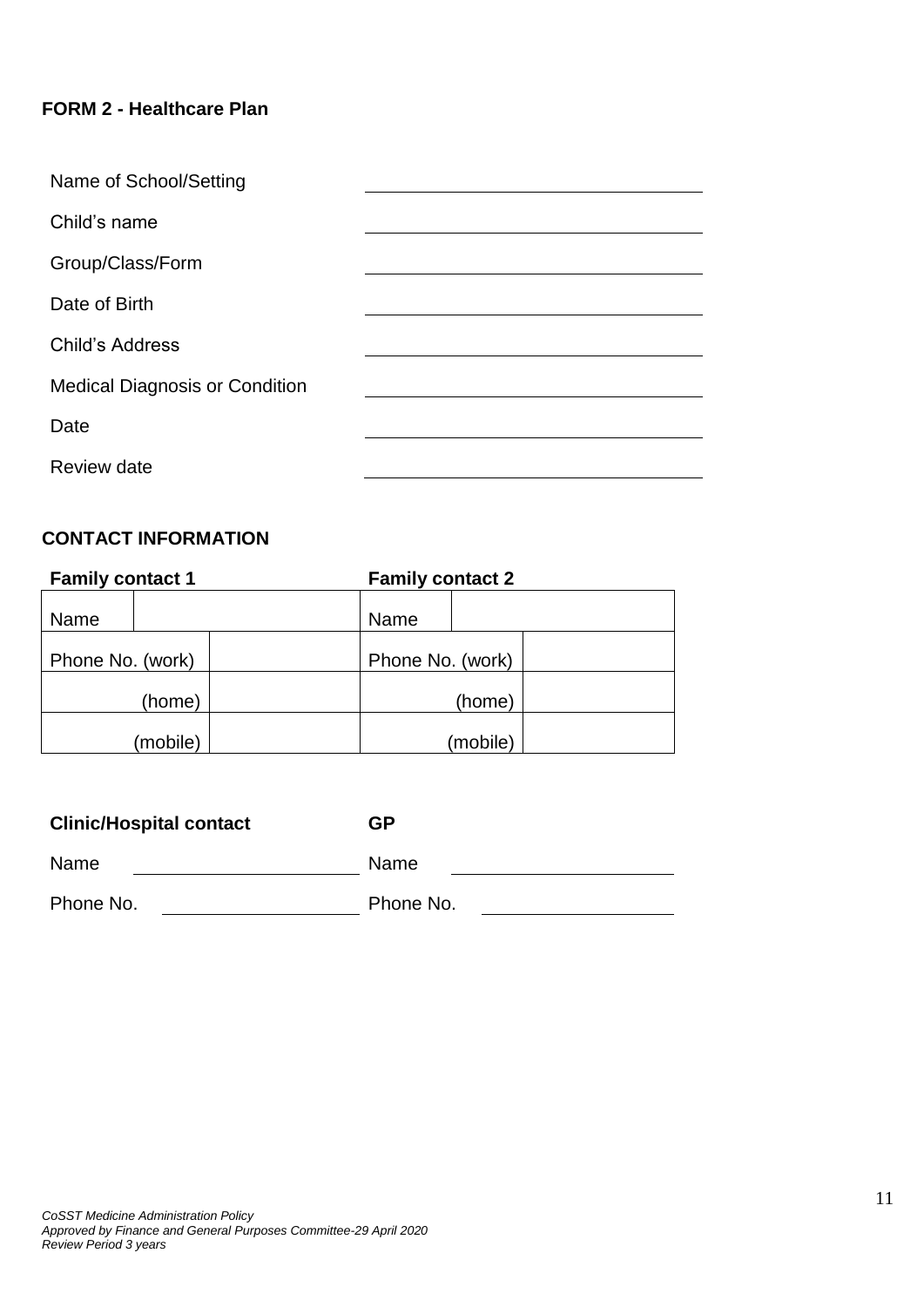Describe medical needs and give details of child's symptoms:

Daily care requirements: (e.g. before sport/at lunchtime)

Describe what constitutes an emergency for the child, and the action to take if this occurs:

Follow up care:

Who is responsible in an Emergency: (State if different for off-site activities)

Form copied to: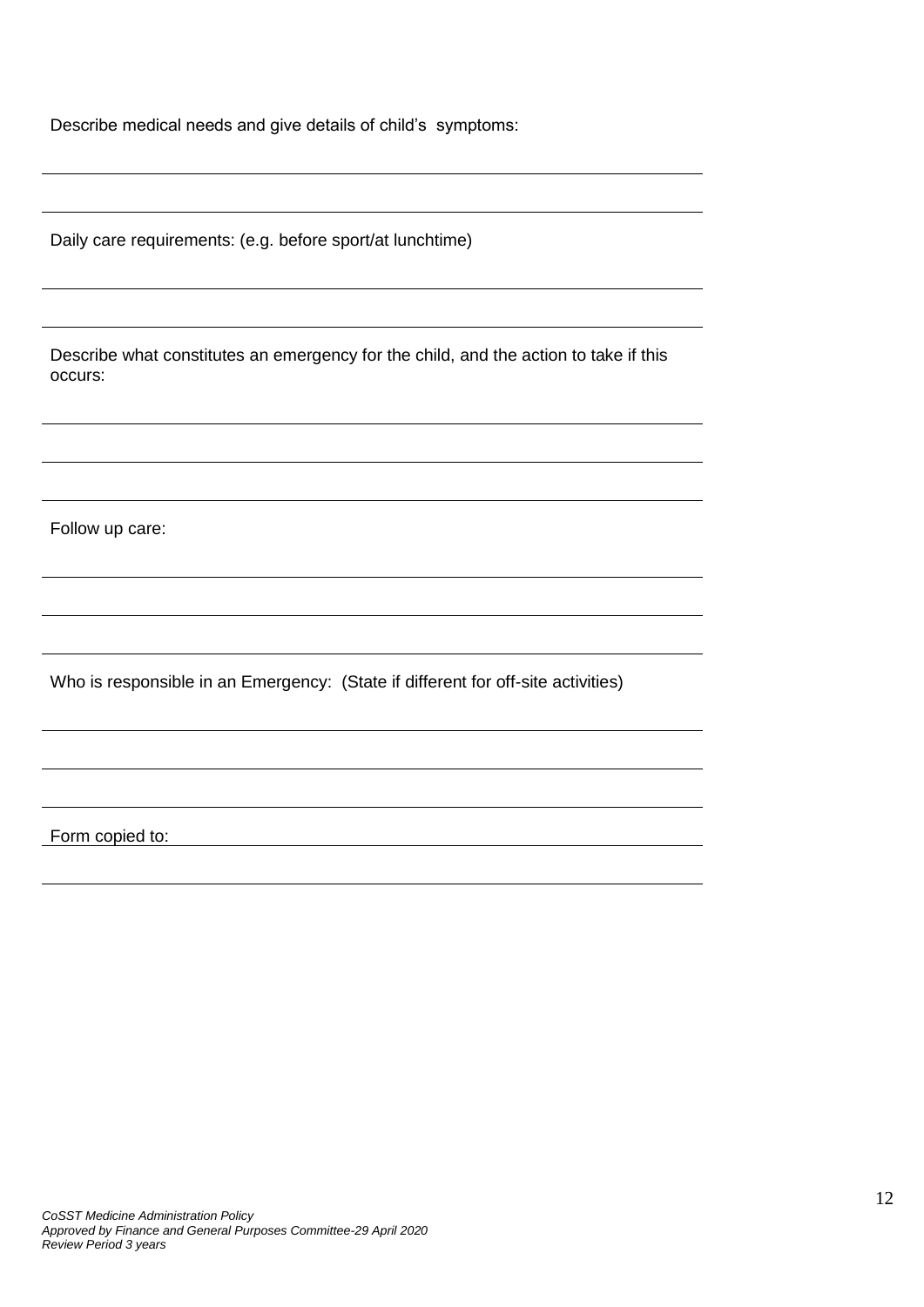## **Form 2a School Asthma Health Plan**

Date Completed

| $\sim$ $\sim$ $\sim$ $\sim$ $\sim$ $\sim$         |            |                           |
|---------------------------------------------------|------------|---------------------------|
| Child's Name                                      |            |                           |
| <b>DOB</b>                                        |            |                           |
| Address                                           |            |                           |
| <b>Class</b>                                      |            |                           |
| Parent / Guardians name (1 <sup>st</sup> contact) |            | (2 <sup>nd</sup> contact) |
| Telephone:                                        | Home:      |                           |
|                                                   | Work:      |                           |
|                                                   | Mobile:    |                           |
| <b>GP</b>                                         | Name:      |                           |
|                                                   | Surgery:   |                           |
|                                                   | Telephone: |                           |

Does you child tell you when he needs their inhaler? Yes/No Not always Does your child need help taking their inhaler? Yes/No

| If only required during a common cold please circle:                     |  |                         | With colds only                              |  |
|--------------------------------------------------------------------------|--|-------------------------|----------------------------------------------|--|
| <b>Medication:</b><br>When to be taken<br><b>Strength</b><br><b>Dose</b> |  |                         |                                              |  |
|                                                                          |  | <b>Before activity:</b> |                                              |  |
|                                                                          |  |                         | May need before, during and/or after.        |  |
|                                                                          |  |                         | Staff to observe.                            |  |
|                                                                          |  |                         | Aim to get through activity without symptoms |  |
|                                                                          |  |                         | if possible.                                 |  |

**My child's asthma triggers:** *(please tick the appropriate boxes of your child's triggers)*

| ીold air                               | ' viral infections<br>⁄ oldsٺ | Pollen | Stress/anxiety      |  |  |  |
|----------------------------------------|-------------------------------|--------|---------------------|--|--|--|
| Changes in weather                     | Exercise                      | Dust   | Emotion/ Excitement |  |  |  |
| mould<br>Damp /                        | Niaht                         | Pets   | Cigarette smoke     |  |  |  |
| Other Observe for only unline the same |                               |        |                     |  |  |  |

Other: Observe for any unknown triggers

#### **Relief treatment when needed**

For cough, wheeze breathlessness or sudden chest tightness, give or allow the child to take the inhaler below. After 5-10 minutes the child should feel better & be able to return to normal activities.

| <b>Medication</b> | <b>Strength</b>         | Dose | When to be taken              |
|-------------------|-------------------------|------|-------------------------------|
|                   |                         |      | 4 hourly as and when required |
| Evning dota       | Cian by noront/Cupraion |      |                               |

#### **Expiry date Sign by parent/Guardian**

#### **In an Emergency**

An emergency is when any of the following happen:

1) The reliever inhaler doesn't help.

2) Symptoms of cough, wheeze, breathlessness or tight chest get worse.

3) The child is too breathless or exhausted to speak or is usually quiet.

4) The child lips are blue.

#### **What to do**

Continue to give the child 1 puff of reliever inhaler (blue) every minute for

four minutes (four puffs). Children under two years two puffs

After 5-10 minutes the child should feel better & be able to return to normal activities.

#### **If the reliever inhaler has no effect after 5-10 minutes, call 999 for an ambulance**

Continue to give the reliever inhaler one puff every minute until the ambulance arrives. Inform the child's parents.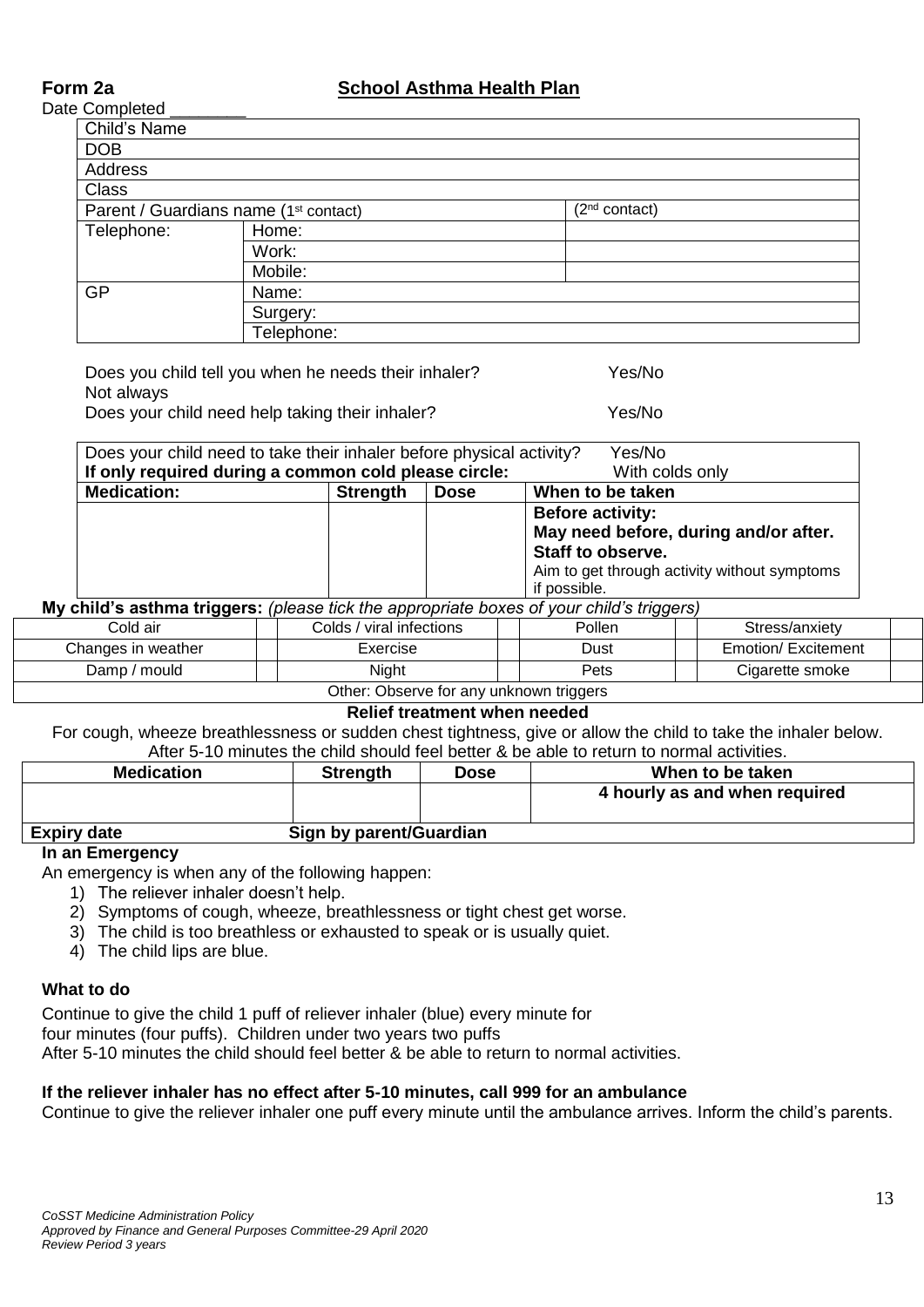| Parent / Guardian Name                                                | signature | Date |  |
|-----------------------------------------------------------------------|-----------|------|--|
| Health Professional: GP/Consultant/Practice Nurse/Asthma Nurse/Other: |           |      |  |
| Name                                                                  | signature | Date |  |
| <b>Review Date:</b>                                                   |           |      |  |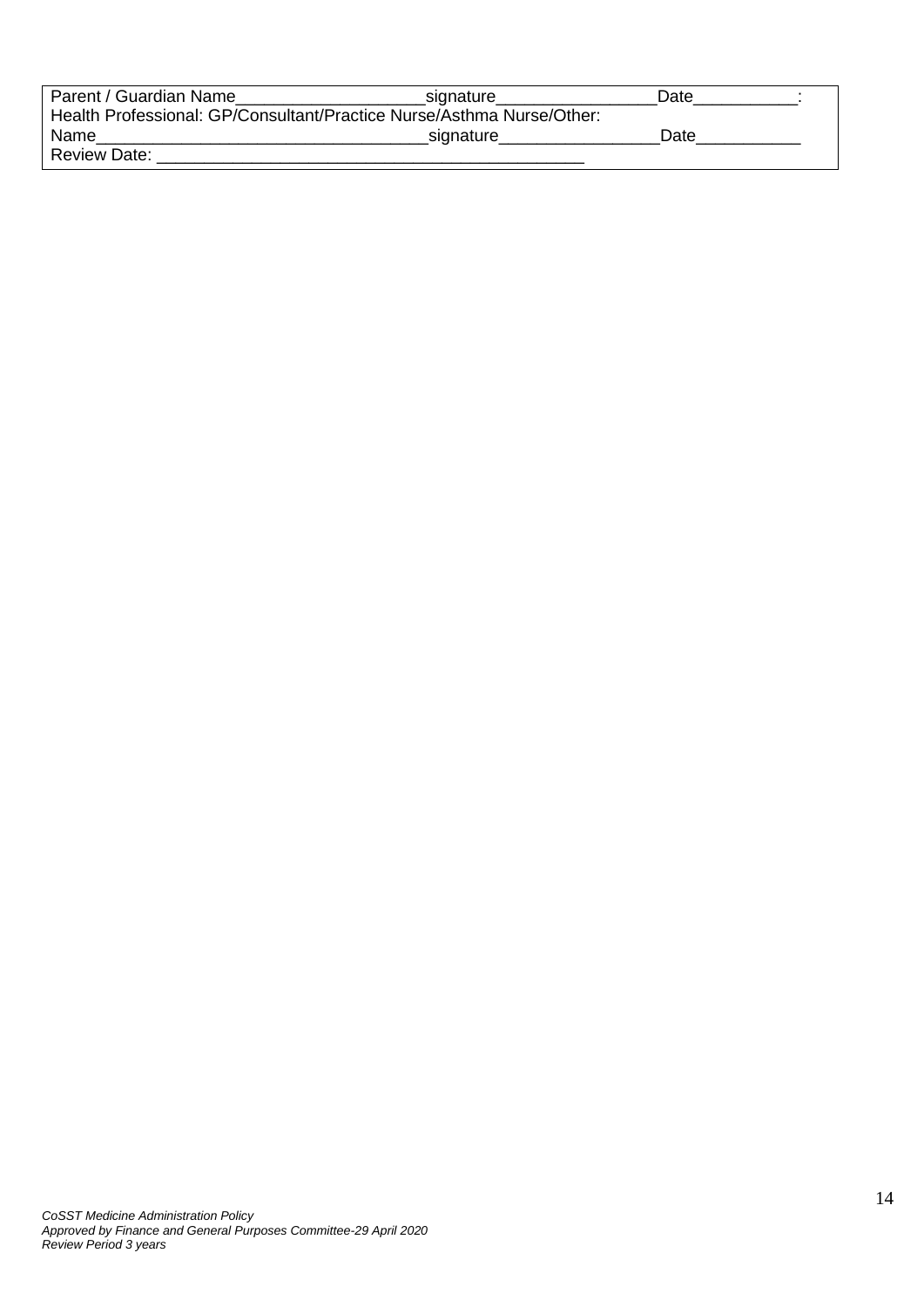## **School Asthma Health Plan - Part 2**

It is recognised that reliever inhalers are prescribed for use by an individual child only and as such they should not be used by anyone else. However, if your child is having a severe asthma attack and his/her reliever inhaler is not readily accessible then there may be circumstances where it is appropriate to use another child's inhaler to relieve the symptoms. This would only occur in exceptional circumstances and your child would be expected to use his/her own inhaler at all other times.

If your child is having a severe asthma attack, and his/her reliever inhalers are not immediately or readily available do you agree your child may use another child's reliever inhaler? **Yes/No**

Would you give permission for your child's inhaler to be used by another child who is having a severe asthma attack? **Yes/No**

Is your child known to be allergic to or unable to use any known alternative reliever inhalers? **Yes/No**

\_\_\_\_\_\_\_\_\_\_\_\_\_\_\_\_\_\_\_\_\_\_\_\_\_\_\_\_\_\_\_\_\_\_\_\_\_\_\_\_\_\_\_\_\_\_\_\_\_\_\_\_\_\_\_\_\_\_\_\_\_\_\_\_\_\_\_\_\_\_\_\_\_\_\_\_\_\_\_\_\_\_ \_\_\_\_\_\_\_\_\_\_\_\_\_\_\_\_\_\_\_\_\_\_\_\_\_\_\_\_\_\_\_\_\_\_\_\_\_\_\_\_\_\_\_\_\_\_\_\_\_\_\_\_\_\_\_\_\_\_\_\_\_\_\_\_\_\_\_\_\_\_\_\_\_\_\_\_\_\_\_\_\_\_ \_\_\_\_\_\_\_\_\_\_\_\_\_\_\_\_\_\_\_\_\_\_\_\_\_\_\_\_\_\_\_\_\_\_\_\_\_\_\_\_\_\_\_\_\_\_\_\_\_\_\_\_\_\_\_\_\_\_\_\_\_\_\_\_\_\_\_\_\_\_\_\_\_\_\_\_\_\_\_\_\_\_

(If you are unsure how to answer this question please discuss it with your GP.) **If yes please provide full details:**

### **This would only happen in an emergency situation**

Parent / Guardian Name extending the signature of the contract of the Date of the signature of the Date of the  $\sim$ 

**Note** Inhalers must be in the original container as dispensed by the pharmacy.

|                         | <b>Record of medication</b> |  |  |  |  |  |
|-------------------------|-----------------------------|--|--|--|--|--|
| Date                    |                             |  |  |  |  |  |
| Time given              |                             |  |  |  |  |  |
| Dose                    |                             |  |  |  |  |  |
| Any reactions           |                             |  |  |  |  |  |
| Name if staff<br>member |                             |  |  |  |  |  |
| Staff signature         |                             |  |  |  |  |  |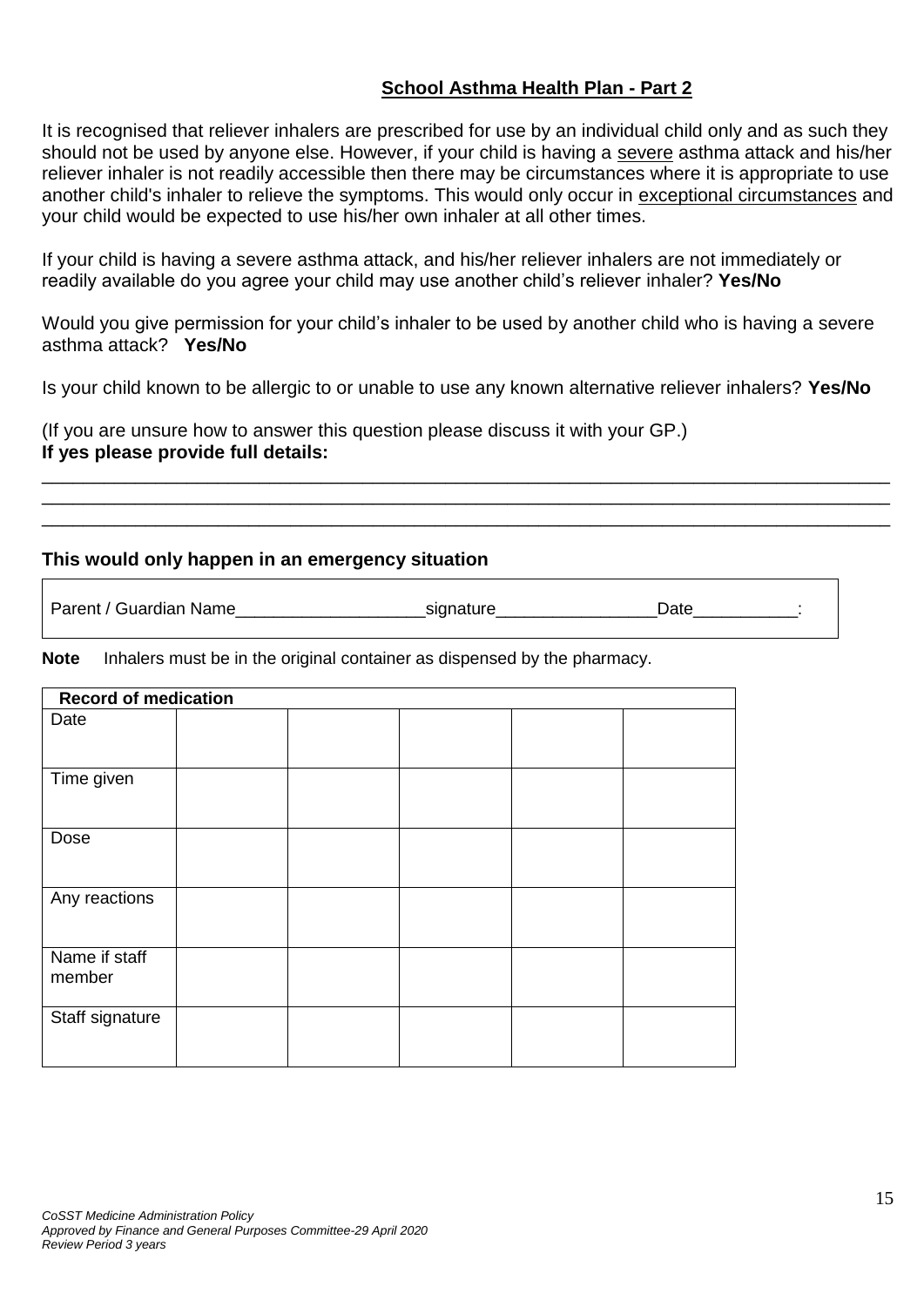# **FORM 3 Parental agreement for school/setting to administer medicine**

The school/setting will not give your child medicine unless you complete and sign this form.

| Name of School/Setting                                              |                                                                                                                                                                                                                                                                                                                                                  |  |
|---------------------------------------------------------------------|--------------------------------------------------------------------------------------------------------------------------------------------------------------------------------------------------------------------------------------------------------------------------------------------------------------------------------------------------|--|
| Date                                                                |                                                                                                                                                                                                                                                                                                                                                  |  |
| Child's Name and DOB                                                |                                                                                                                                                                                                                                                                                                                                                  |  |
| Year & Class                                                        |                                                                                                                                                                                                                                                                                                                                                  |  |
| Name and strength of medicine<br>(as described on container)        |                                                                                                                                                                                                                                                                                                                                                  |  |
| <b>Medical Condition/illness</b>                                    |                                                                                                                                                                                                                                                                                                                                                  |  |
| Expiry date                                                         |                                                                                                                                                                                                                                                                                                                                                  |  |
| How much to give (i.e. dose to be<br>given) and how (tablet/liquid) |                                                                                                                                                                                                                                                                                                                                                  |  |
| When to be given                                                    |                                                                                                                                                                                                                                                                                                                                                  |  |
| Any other instructions/precautions                                  |                                                                                                                                                                                                                                                                                                                                                  |  |
| Number of tablets/quantity to be given<br>to school/setting         |                                                                                                                                                                                                                                                                                                                                                  |  |
| Self Administer                                                     | <b>YES/NO</b>                                                                                                                                                                                                                                                                                                                                    |  |
|                                                                     | Note: Medicines must be the original container as dispensed by the pharmacy                                                                                                                                                                                                                                                                      |  |
| Daytime phone no. of parent or adult<br>contact                     |                                                                                                                                                                                                                                                                                                                                                  |  |
| Name and phone no. of GP                                            |                                                                                                                                                                                                                                                                                                                                                  |  |
| Agreed review date to be initiated by<br>[name of member of staff]: |                                                                                                                                                                                                                                                                                                                                                  |  |
| medicine is stopped.                                                | The above information is, to the best of my knowledge, accurate at the time of writing and I give consent to<br>school/setting staff administering medicine in accordance with the school/setting policy. I will inform the<br>school/setting immediately, in writing, if there is any change in dosage or frequency of the medication or if the |  |
| Parent's signature: __________________                              | Print Name: <u>___________________</u>                                                                                                                                                                                                                                                                                                           |  |

If more than one medicine is to be given a separate form should be completed for each one.

Date\_\_\_\_\_\_\_\_\_\_\_\_\_\_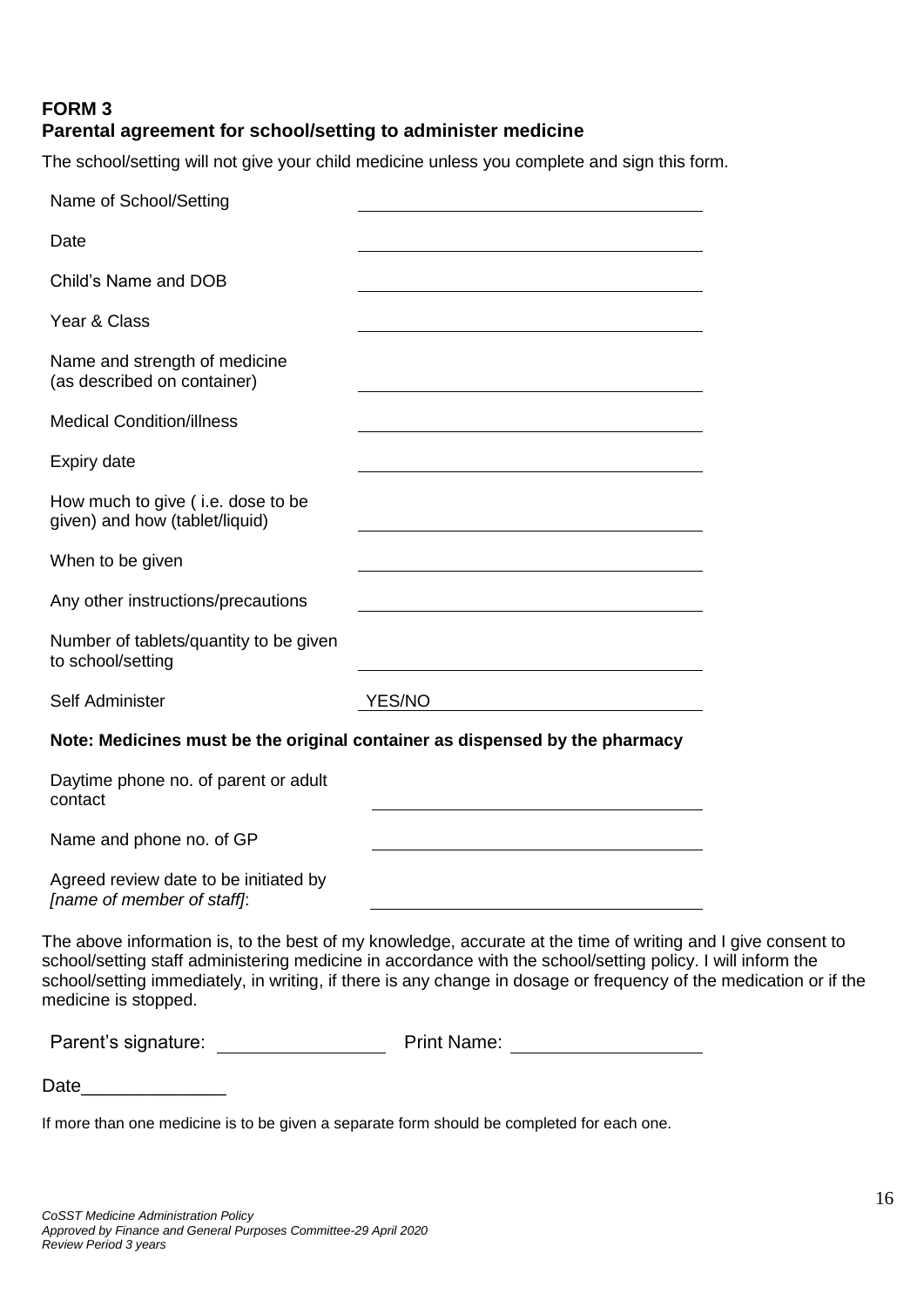| Name of School/Setting                                   |                                                              |                                                                                                           |  |
|----------------------------------------------------------|--------------------------------------------------------------|-----------------------------------------------------------------------------------------------------------|--|
|                                                          |                                                              | It is agreed that ______________________ [name of child] will receive ______________________________      |  |
|                                                          |                                                              | [quantity and name of medicine] every day at ___________________________ [time medicine to be             |  |
| administered e.g. Lunchtime or afternoon break].         |                                                              |                                                                                                           |  |
| ___________________ [name of member of staff].           |                                                              | <i>[name of child]</i> will be given/supervised whilst he/she takes their medication by                   |  |
|                                                          |                                                              | This arrangement will continue until___________________________ [either end date of course of medicine or |  |
| until instructed by parents].                            |                                                              |                                                                                                           |  |
| Date:                                                    |                                                              |                                                                                                           |  |
| Signed:                                                  | <u> 1989 - Johann Stein, mars an de Britannich (b. 1989)</u> |                                                                                                           |  |
| [The Head teacher/Head of Setting/Named Member of Staff] |                                                              |                                                                                                           |  |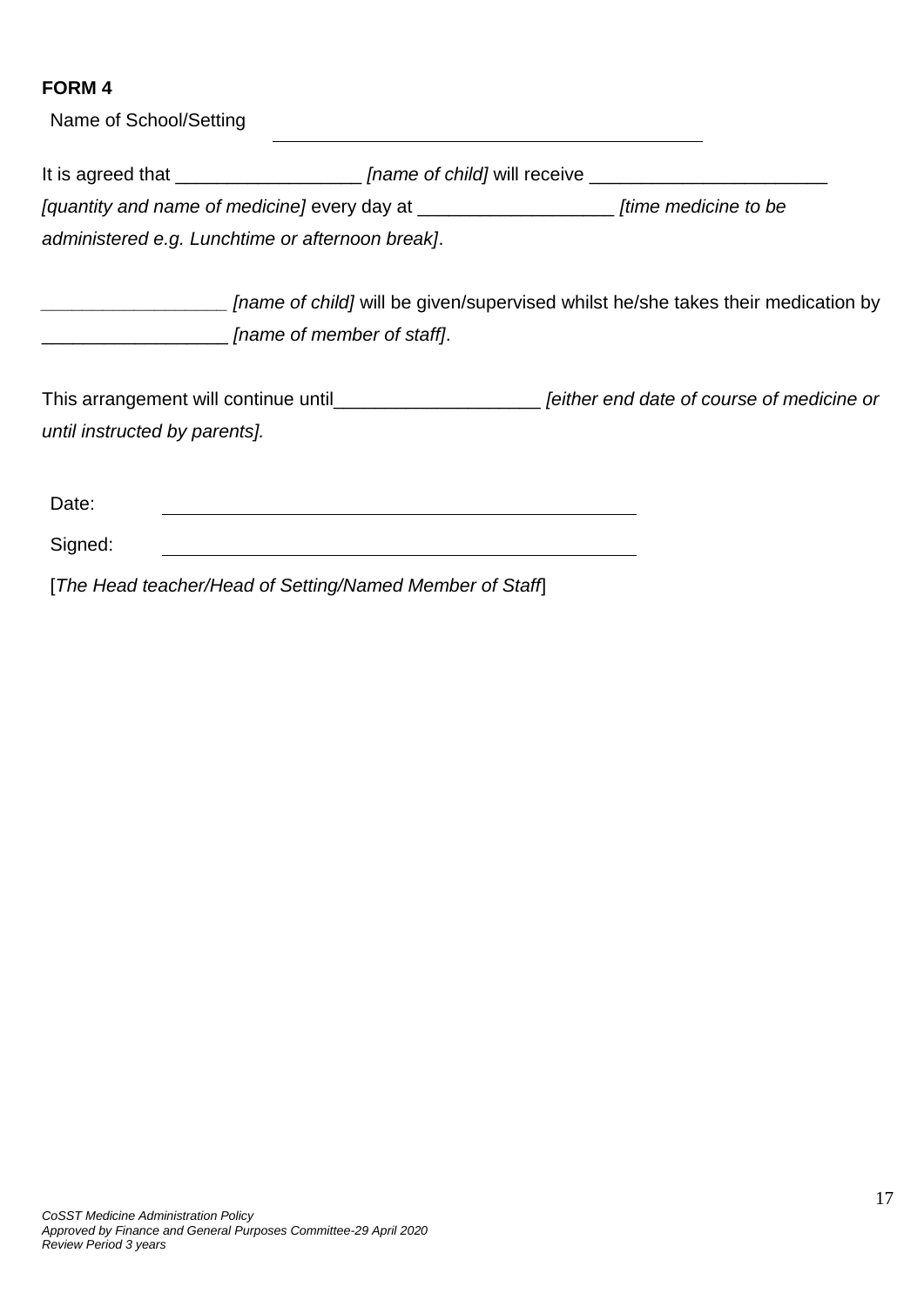# **Record of medicine administered to an individual child**

| Name of School/Setting              |  |  |
|-------------------------------------|--|--|
| Name of Child                       |  |  |
| Date medicine provided<br>by parent |  |  |
| Group/class/ form                   |  |  |
| <b>Quantity received</b>            |  |  |
| Name and strength of<br>medicine    |  |  |
| <b>Expiry date</b>                  |  |  |
| <b>Quantity returned</b>            |  |  |
| Dose and frequency of<br>medicine   |  |  |
| Staff signature                     |  |  |
| Parent signature                    |  |  |
|                                     |  |  |
| Date                                |  |  |
| <b>Time Given</b>                   |  |  |
| Dose Given                          |  |  |
| Name of member of<br>staff          |  |  |
| <b>Staff initials</b>               |  |  |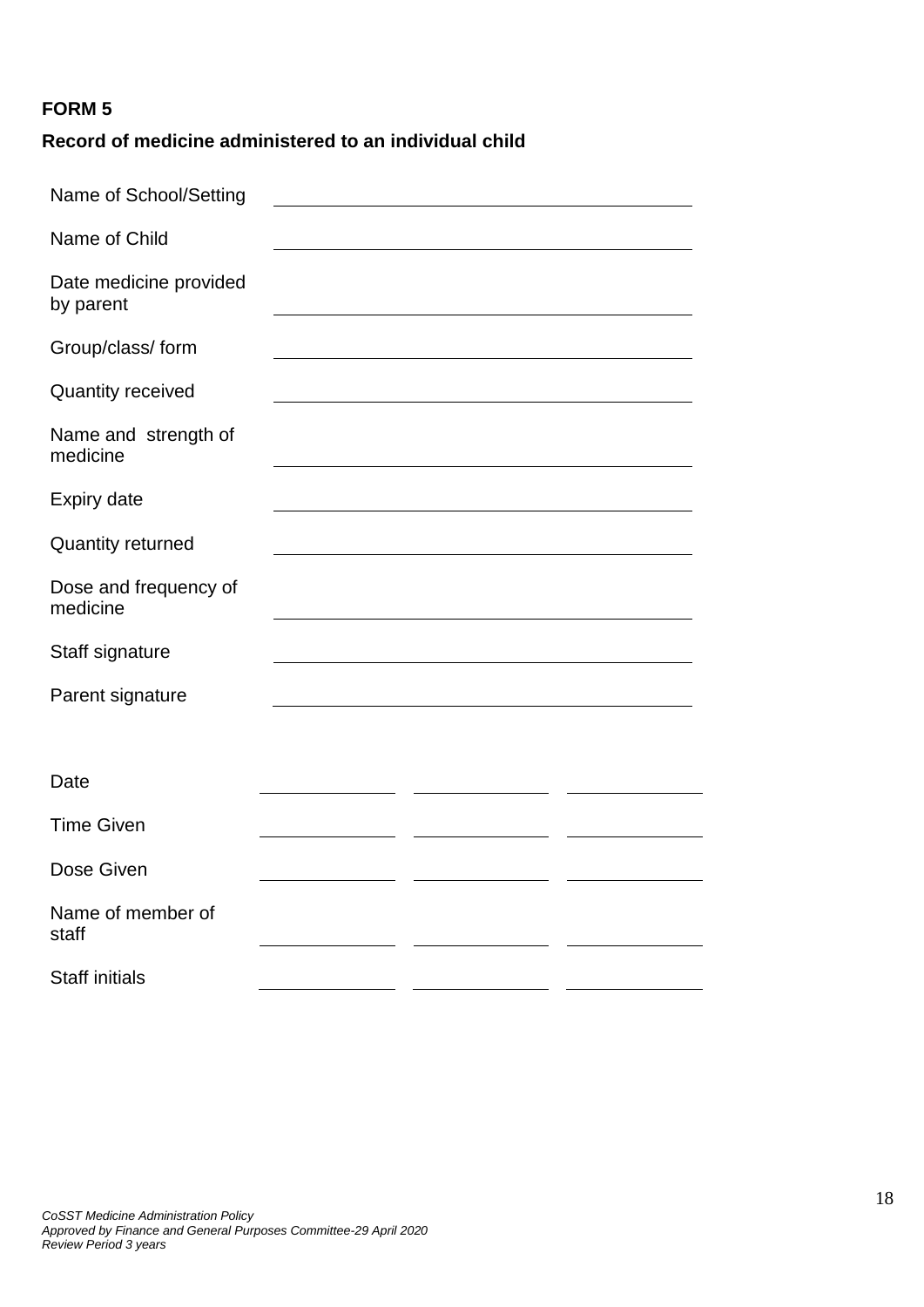| Date                       |  |  |
|----------------------------|--|--|
| <b>Time Given</b>          |  |  |
| Dose Given                 |  |  |
| Name of member of<br>staff |  |  |
| <b>Staff initials</b>      |  |  |
| Date                       |  |  |
| <b>Time Given</b>          |  |  |
| Dose Given                 |  |  |
| Name of member of<br>staff |  |  |
| <b>Staff initials</b>      |  |  |
| Date                       |  |  |
| <b>Time Given</b>          |  |  |
| Dose Given                 |  |  |
| Name of member of<br>staff |  |  |
| <b>Staff initials</b>      |  |  |
| Date                       |  |  |
| <b>Time Given</b>          |  |  |
| Dose Given                 |  |  |
| Name of member of<br>staff |  |  |
| <b>Staff initials</b>      |  |  |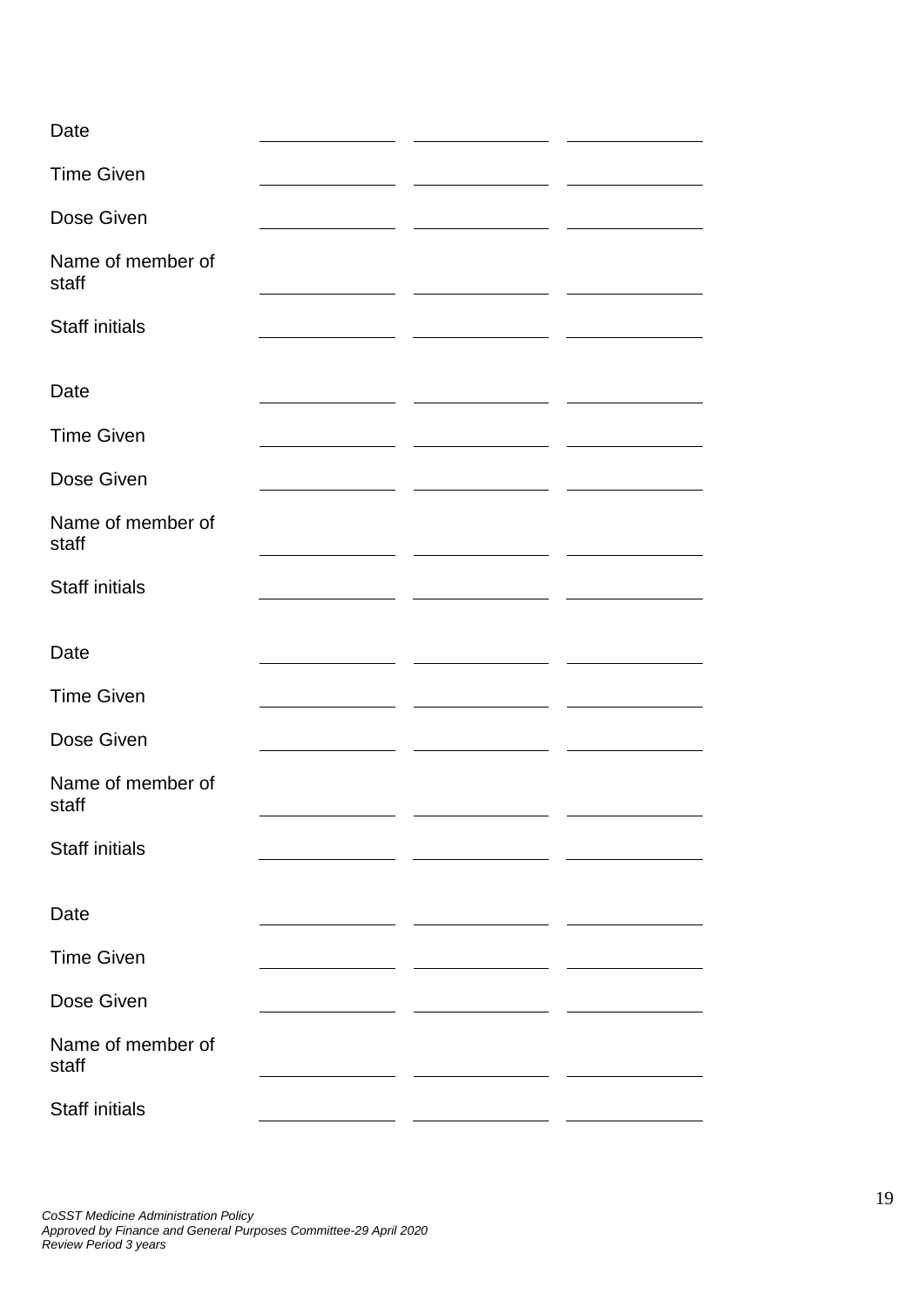## **Request for child to carry his/her medicine**

## **THIS FORM MUST BE COMPLETED BY PARENTS/GUARDIAN**

#### **If staff have any concerns discuss request with school healthcare professionals**

| Name of School/Setting:                                                  |                                                                                                                                                                                                                               |  |
|--------------------------------------------------------------------------|-------------------------------------------------------------------------------------------------------------------------------------------------------------------------------------------------------------------------------|--|
| Child's Name:                                                            |                                                                                                                                                                                                                               |  |
| Group/Class/Form:                                                        |                                                                                                                                                                                                                               |  |
| Address:                                                                 | <u> 1989 - Johann Stein, marwolaethau (b. 1989)</u>                                                                                                                                                                           |  |
|                                                                          | the control of the control of the control of the control of the control of the control of the control of the control of the control of the control of the control of the control of the control of the control of the control |  |
| Name of Medicine:                                                        |                                                                                                                                                                                                                               |  |
| Procedures to be taken in an<br>emergency:                               | <u> 1989 - Johann Stein, marwolaethau a bhann an t-Amhair an t-Amhair an t-Amhair an t-Amhair an t-Amhair an t-A</u>                                                                                                          |  |
| <b>Contact Information</b>                                               |                                                                                                                                                                                                                               |  |
| Name:                                                                    |                                                                                                                                                                                                                               |  |
| Daytime Phone No:                                                        | <u> 1989 - Johann Barn, amerikansk politiker (d. 1989)</u>                                                                                                                                                                    |  |
| Relationship to child:                                                   |                                                                                                                                                                                                                               |  |
|                                                                          | I would like my son/daughter to keep his/her medicine on him/her for use as necessary.                                                                                                                                        |  |
| Signed:<br><u> 1980 - Johann Barn, mars an t-Amerikaansk ferskeizh (</u> | Date:<br><u> 1980 - Johann Barnett, fransk politik (</u>                                                                                                                                                                      |  |

If more than one medicine is to be given a separate form should be completed for each one.